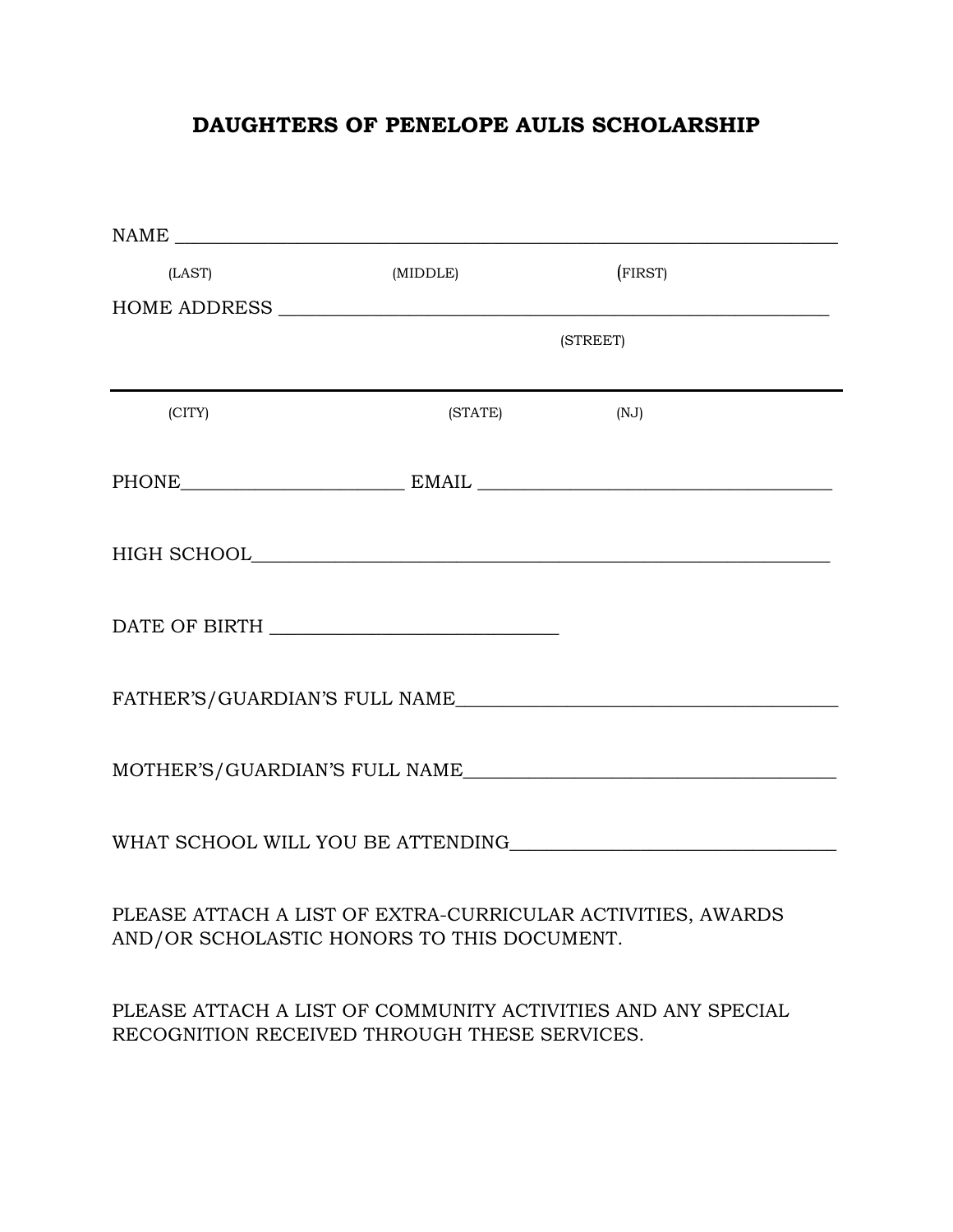PLEASE ATTACH AN EXPLANATION OF A LEADERSHIP OR OTHER EXTRACURRICULAR ACTIVITY THAT YOU WERE INVOLVED IN THESE PAST FOUR YEARS THAT HAS INFLUENCED YOU. HOW WILL THIS HELP YOU IN YOUR FUTURE EDUCATION. (300 WORDS)

| <b>DATE</b>                                                                                                                              |  |
|------------------------------------------------------------------------------------------------------------------------------------------|--|
|                                                                                                                                          |  |
|                                                                                                                                          |  |
|                                                                                                                                          |  |
|                                                                                                                                          |  |
| IS A MEMBER IN GOOD STANDING.                                                                                                            |  |
|                                                                                                                                          |  |
| <b>INITIATED</b><br><u> 1980 - Jan James James James James James James James James James James James James James James James James J</u> |  |
|                                                                                                                                          |  |
|                                                                                                                                          |  |

\_\_\_\_\_\_\_\_\_\_\_\_\_\_\_\_\_\_\_\_\_\_\_\_\_\_\_\_\_\_\_\_\_\_\_\_\_\_ \_\_\_\_\_\_\_\_\_\_\_\_\_\_\_\_\_\_\_\_\_\_\_\_\_\_\_\_\_\_\_\_\_\_\_\_\_\_

CHAPTER SECRETARY CHAPTER PRESIDENT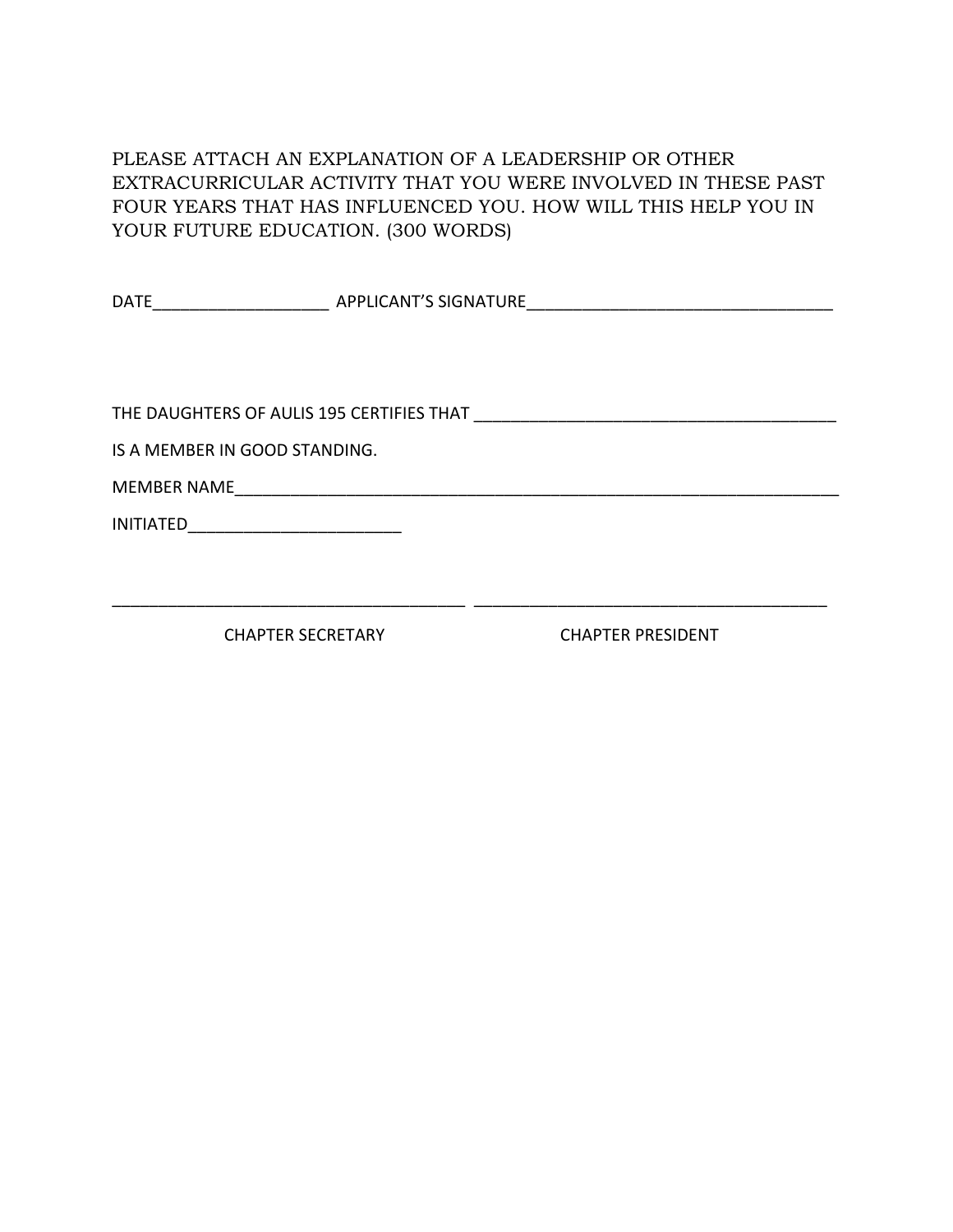#### DIRECTIONS FOR HIGH SCHOOL PERSONNEL

#### COUNSELOR'S:

PLEASE ATTACH A COMPLETE TRANSCRIPT OF ALL HIGH SCHOOL GRADES. IF GRADES FOR THE CLOSING SEMESTER ARE NOT AVAILABLE, PLEASE INCLUDE MOST RECENT GRADES. PLEASE ALSO INCLUDE A LISTING OF EXTRA-CURRICULAR ACTIVITIES, IF POSSIBLE.

ON A SEPARATE LETTER, PLEASE WRITE A BRIEF SUMMARY OF INFORMATION REGARDING THE APPLICANT'S CHARACTER, ACTIVITIES, INTERESTS AND SCHOLASTIC WORK.

THANK YOU FOR YOUR TIME.

| _______________,WE                                    |  |  |  |  |
|-------------------------------------------------------|--|--|--|--|
| (NAME OF HIGH SCHOOL)                                 |  |  |  |  |
|                                                       |  |  |  |  |
| (APPLICANT)                                           |  |  |  |  |
| AS A CANDIDATE FOR THE DOP CHAPTER SCHOLARSHIP AWARD. |  |  |  |  |
|                                                       |  |  |  |  |
|                                                       |  |  |  |  |
|                                                       |  |  |  |  |
| PLEASE RETURN TO THE FOLLOWING ADDRESS:               |  |  |  |  |
| DAUGHTERS OF PENELOPE                                 |  |  |  |  |
| AULIS 195                                             |  |  |  |  |
| 1033 WEST PARK AVENUE                                 |  |  |  |  |
| <b>OCEAN, NJ 07712</b>                                |  |  |  |  |
| ATTN: SCHOLARSHIP COMMITTEE                           |  |  |  |  |
| c/o Denise Parlamas                                   |  |  |  |  |
|                                                       |  |  |  |  |